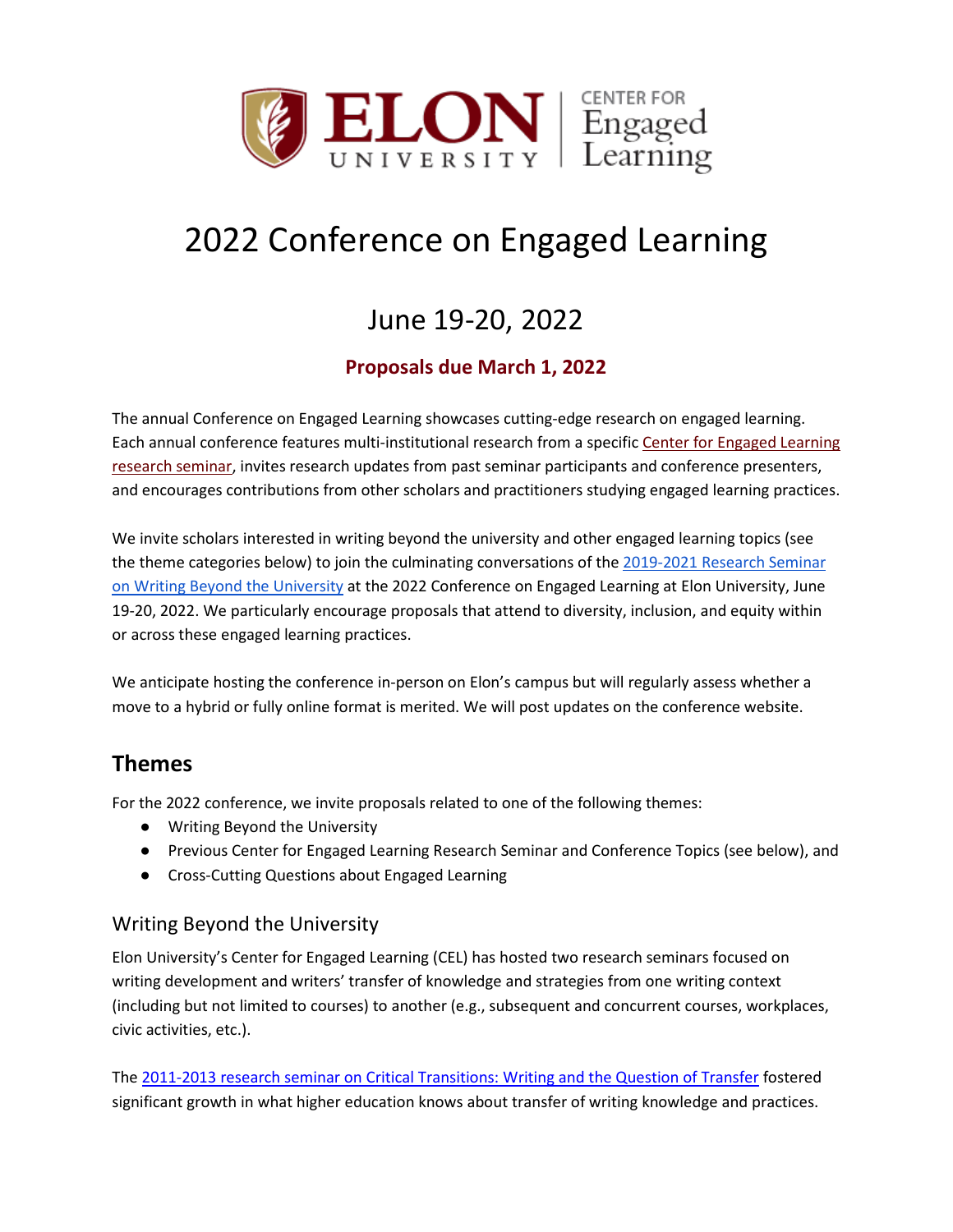More recently, the [2019-2021 research seminar on Writing Beyond the University: Fostering Writers'](https://www.centerforengagedlearning.org/research-seminars/writing-beyond-the-university/)  [Lifelong Learning and Agency](https://www.centerforengagedlearning.org/research-seminars/writing-beyond-the-university/) addressed the need for more research on (preparing students for) writing beyond the university. For the 2022 Conference for Engaged Learning, we invite proposals for presentations that take stock, refocus, and update the research emerging from these two seminars.

Scholarship emerging from the first CEL seminar appears in a special issue of *Composition Forum*, two edited collections (*Critical Transitions: Writing and the Question of Transfer, Understanding Writing Transfer*), and [dozens of other publications.](https://www.centerforengagedlearning.org/research-seminars/critical-transitions-writing-and-the-question-of-transfer/project-showcase/) Seminar scholars and others have contributed to our understandings of students' and faculty members' perceptions of writing transfer (Bergmann & Zepernick; Driscoll), students' meaningful writing experiences (Geller, Eodice, & Lerner), critical transitions within the university (Boyd; Goldschmidt; Gorzelsky, et al.; Hayes, Ferris, & Whithaus; Wardle & Mercer Clement), the ways in which cognitive issues or student dispositions influence writing behaviors (Driscoll & Wells; Yancey, Robertson, & Taczak), and teaching for transfer (Robertson & Taczak; Yancey, Robertson, & Taczak).

These studies contribute valuable evidence about how students transfer their writing knowledge and practice, primarily within a university context. Yet they often overlook other factors that influence students' writing transfer, such as prior and concurrent writing experiences beyond the classroom, identity and cultural influences, and non-traditional pathways through higher education.

Some scholarship has addressed writing experiences beyond the university and whether writing knowledge between the workplace and the university can transfer, most notably in professional/technical writing case studies of specific workplace contexts (Blythe; Blythe, Lauer, & Curran). However, few scholars have focused on transfer beyond the university outside of specific workplace contexts, examining work-integrated learning spaces like internships and co-ops (Anson & Forsberg; Brent; Dilger & Baird; Jennings), service-learning (Bacon; Bowden & Scott; Zimmerelli), civic activism (Alexander & Jarratt), transfer for writing center consultants (Driscoll, Devet, Hill), or writing in self-sponsored spaces (Rosinski). Scholarship emerging from the Center's 2019-2021 research seminar is extending these conversations; and a new edited collection, *Writing Beyond the University: Implications for Fostering Writers' Lifelong Learning and Agency*[, forthcoming from the Center for Engaged Learning](https://www.centerforengagedlearning.org/publications/open-access-book-series/forthcoming-books/) [Open Access Book Series,](https://www.centerforengagedlearning.org/publications/open-access-book-series/forthcoming-books/) showcases some of this related emerging research.

Given what higher education now knows about writing transfer and given the new scholarship emerging on writing beyond the university, we invite other scholars to join these conversations by examining:

- What writing is composed in contexts beyond the university? What writing are alumni encountering? How is writing perceived, valued, and conceptualized by stakeholders in these contexts?
- How are writers' developing professional identities, subjectivities, and practices informed by writing experiences *in* academic contexts—contexts both within writing courses and programs and in courses/programs outside of writing studies—that give writers opportunities to focus on transitions to contexts *beyond* the university?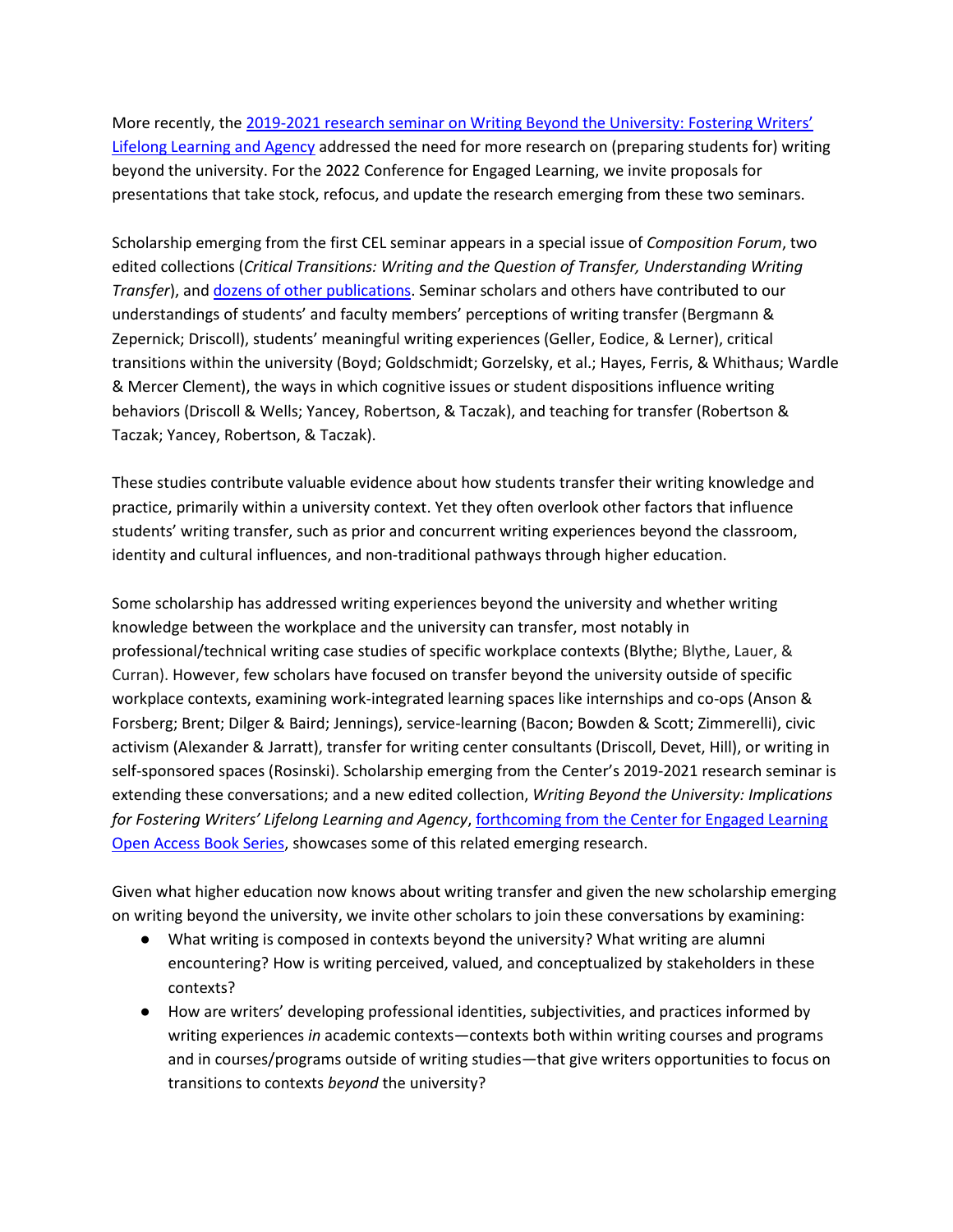- What habits of mind and dispositions facilitate writers' abilities to adjust and respond to new rhetorical situations for writing?
- How do campus experiences, internships, or pedagogies like work-integrated learning influence writers' practices in contexts beyond the university?
- What does a writer's lifespan look like—how is it defined, described, experienced—across different and changing contexts? How can educators and administrators help students prepare for lifewide writing?
- How might universities build writers' capacities for writing, in and beyond the university—as well as writers' appreciation for their own agency based on their prior knowledge and experiences?
- How can writing education—that takes into account the complicated pathways writers take through higher education, identity/cultural influences, and prior/concurrent writing experiences beyond the university—more equitably prepare students for their writing lives after graduation?

### Previous Center for Engaged Learning Research Seminar and Conference Topics

We also invite scholars and practitioners studying the following engaged learning topics to submit proposals that extend our previous conference conversations on:

- Capstone or Culminating Experiences
- Global Learning, Study Abroad, and Off-Campus Domestic Study
- Mentored Undergraduate Research
- Residential/Living Learning Communities
- Teaching Democratic Thinking
- Transfer of Writing Knowledge and Practices

### Cross-Cutting Questions about Engaged Learning

In addition, we invite proposals that share research on cross-cutting questions about engaged learning, including but not limited to:

- Scaling up access to engaged learning experiences
- Attending to diversity, inclusion, and equity across high-impact practices
- Supporting students' integration of learning across multiple high-impact practices for engaged learning

### **Proposal Guidelines**

To submit a proposal, provide the following informatio[n through the online submission form](https://conferences.centerforengagedlearning.org/index.php/cel/2022) **by March 1, 2022**:

- Name, professional title, and contact information for all participants
- Presentation title
- Abstract identifying the focus of your research, its significance in relation to the extant literature, and its connection to one of the conference themes